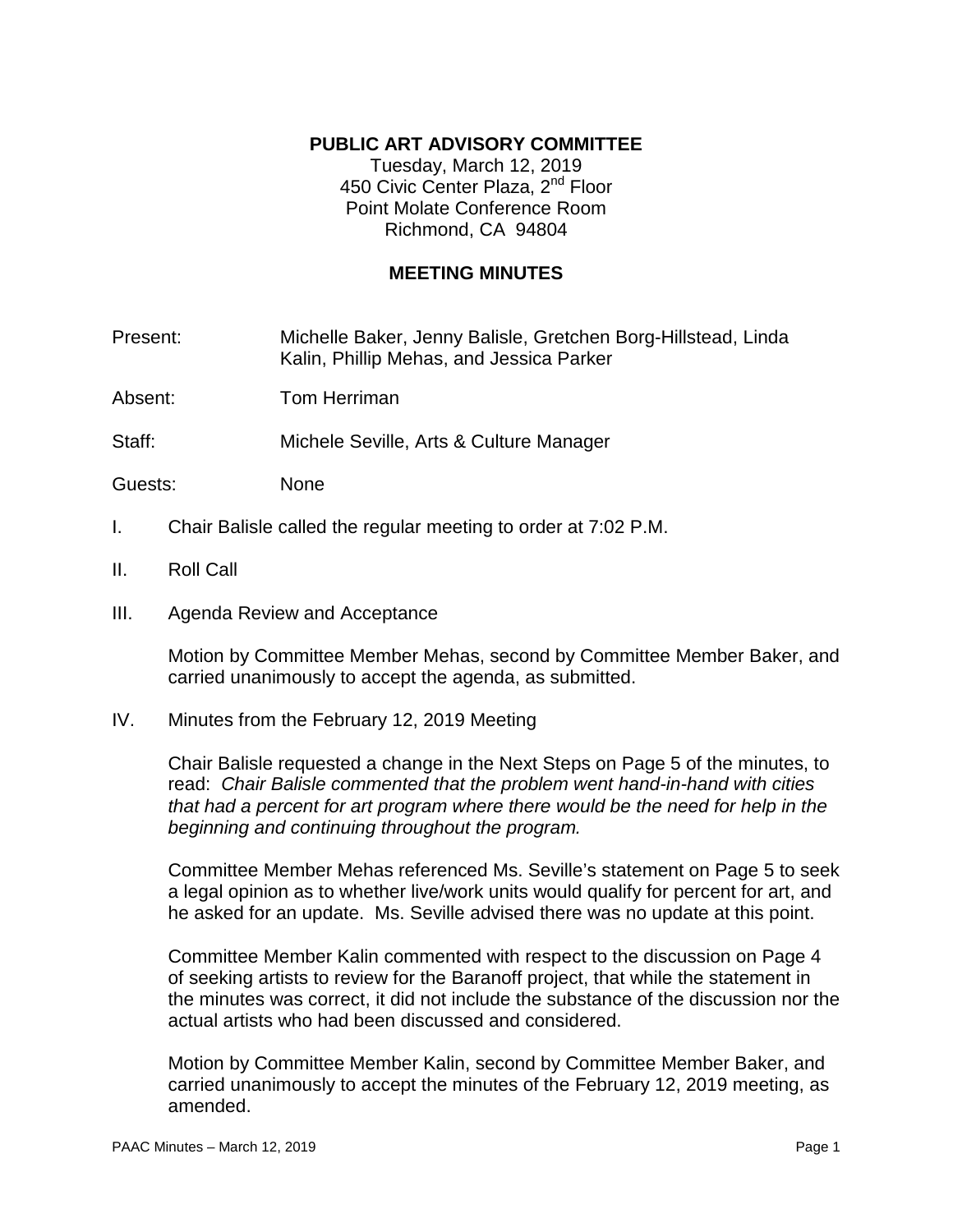## V. Public Comment

There were no comments from the public.

VI. Report on Status of Proposed Public Art Board Ordinance and Public Art Policies & Procedures (P&Ps)

Arts and Culture Manager Michele Seville reported that there had been no movement on the Public Art Board or P&Ps. She referred to the proposal to rewrite the P&Ps with the help of a consultant, and noted the Public Art Board was on hold because the organizational chart was under consideration.

Committee Members sought a timeline when the documents might become available and expressed concern that Everett Jenkins of the City Attorney's office was getting accurate information in order to make a decision.

Ms. Seville advised that the City Attorney's office had been provided all available information, although she clarified the decision would ultimately be made by the City Manager. She commented that the Public Art Board and P&Ps had been paired even though they were not necessarily related, and if a consultant was hired to go over the P&Ps all the work done by the PAAC to date would be provided to the consultant for review as would examples from other cities, to be crafted into something that would hopefully work for the City of Richmond.

Ms. Seville clarified the hierarchy of the PAAC and the Richmond Arts & Culture Commission (RACC), stating that the RACC was in charge of public art while the PAAC was more of the hands on group dealing with public art, which all had to be changed in the P&P and amended in the original ordinance that identified the responsibilities of the RACC. A new ordinance would also have to be drafted to establish the PAAC because it did not exist except within the P&Ps. Over the years, the definitions of the missions of the RACC and the PAAC had become separate, although the entities themselves had not been separated.

VII. Request to Hire Consultant to Review/Revise the Public Art Policies & **Procedures** 

Ms. Seville sought a list of outstanding public art consultants who were good writers and asked the PAAC for possibilities.

Committee Member Kalin recommended contacting the California Lawyers for the Arts to see if they had a list of consultants. Contacting other art commissions throughout the Bay Area was also recommended to identify the availability of resources, with a suggestion to contact Palo Alto.

Ms. Seville described the process similar to what had occurred for the Moody Underpass in the selection of a consultant, stated she and the PAAC would work on the scope of work, and the PAAC could serve as the selection panel.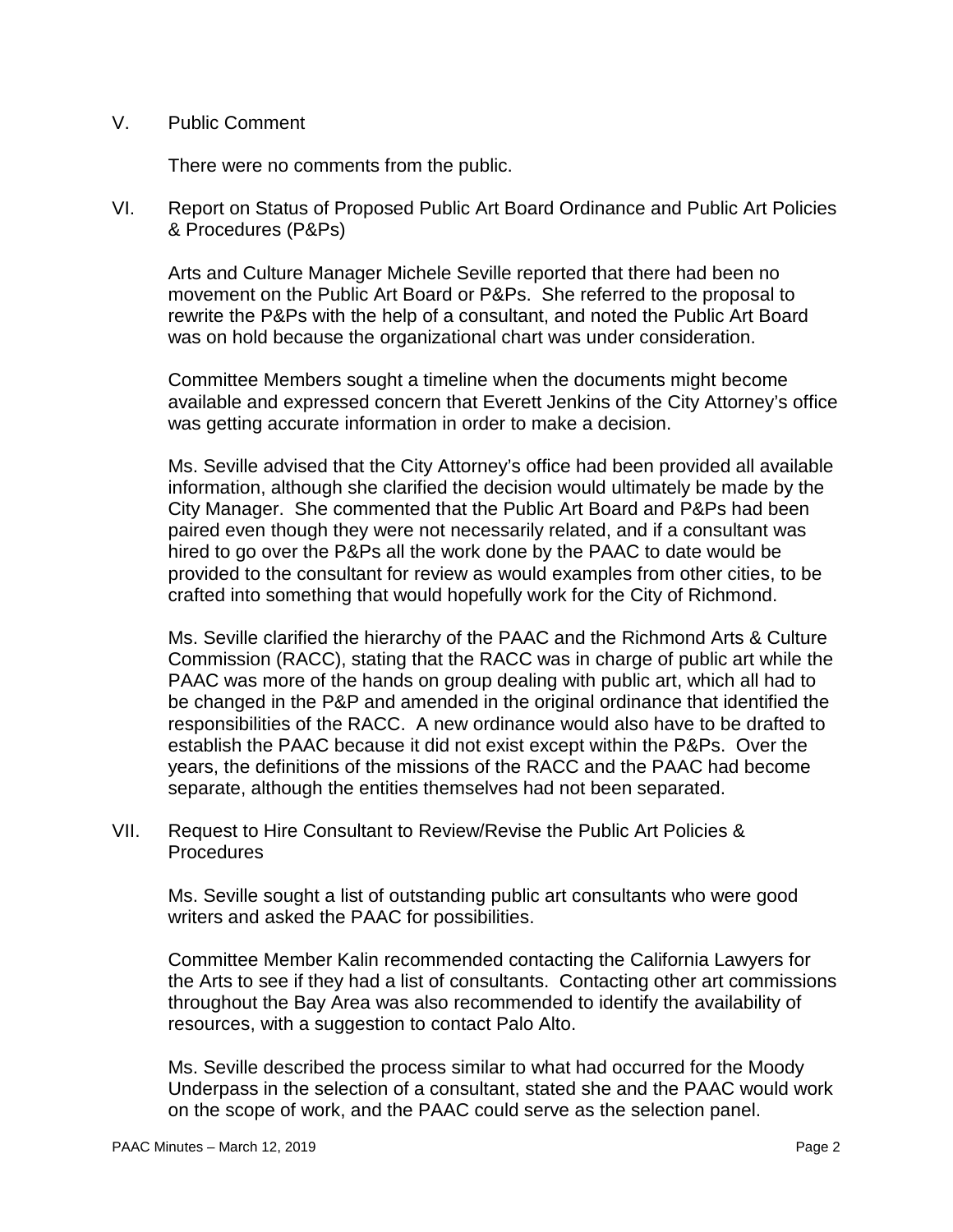If the PAAC wanted to make a decision to hire a consultant, Ms. Seville suggested starting with Regina Almaguer to identify the going rate for drafting a document like the P&Ps given the limited amount of funds available.

Motion by Committee Member Kalin, second by Committee Member Mehas, and carried unanimously to request that staff hire an arts consultant to review and revise the Public Art Policies & Procedures.

The PAAC would develop the scope of work and requested examples of city Requests for Qualifications (RFQs) from other city consultants in other arenas to get an idea of structure.

VIII. Update on the Artist Roster

Chair Balisle presented the Letter for Invitation to Artists and noted that she was waiting to hear about a potential assistant for Ms. Seville to be able to implement the Artist Roster and its process.

Committee Member Kalin referred to the discussion at the last meeting where Katy Curl had indicated there might be a simpler alternative to the proposed process, and she asked Ms. Seville if that discussion had occurred.

Ms. Seville stated there had been no information from Ms. Curl. She added that the familiarity of how the public art world worked and the best practices of other cities, which the PAAC had previously researched, along with the manner of collecting artist information and images, which was well accepted and well documented, had already been provided and if there was a better way it would have to be from someone who had that knowledge.

Chair Balisle advised that she would bring that up at the next meeting.

IX. Update on New Developer Brochure

Ms. Seville presented the Public Art Brochure, which had been printed and included in the information distributed by the Planning Department.

Chair Balisle requested that the brochure be sent to the artists who had been featured in the document.

The PAAC recommended a streamlined approval process for simple tasks, such as the brochure, recommended to be included in an updated ordinance, although Committee Member Kalin suggested that might need to be part of an internal procedural document, not necessarily the P&Ps that would have to be ratified by the City Council.

X. Report on Website Update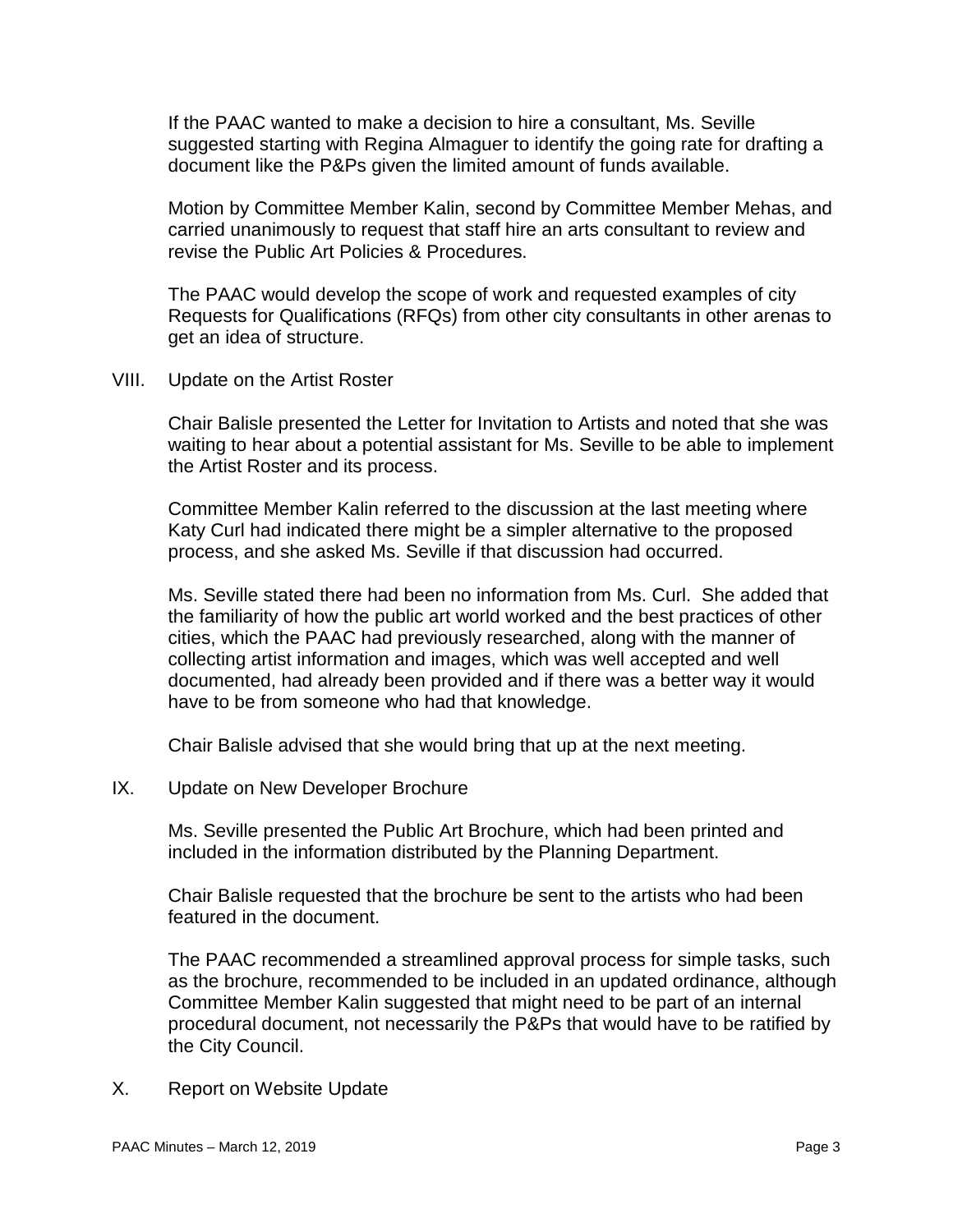Committee Member Baker reported on the proposed updates to the website and Ms. Seville advised that she and Committee Member Herriman had worked on the updates.

Given the broad range of updates required and the purpose of the website related to public art that needed to be clarified, Ms. Seville suggested the whole website needed to be reconsidered.

On the discussion of what would need to be an almost complete overhaul, the recommendations to look at examples from other cities, such as Palo Alto and Emeryville, and with the need to have regular updates conducted by city staff, Ms. Seville suggested taking everything down now from the website and just posting the Public Art Brochure and the private development ordinance, with a notation that the site was being updated and there would be more to come.

Chair Balisle clarified the work being done by Rosalie Fay Barnes in a call for artists related to a new map for the East Bay Center for the Arts, and noted a request for Ms. Barnes' advice. She added that she would provide information on websites from other cities for discussion at the next meeting.

Committee Member Borg-Hillstead suggested considering something similar to the previous game with the mural at Unity Park.

Committee Member Parker asked to join the subcommittee comprised of Committee Members Baker and Herriman to work on the website, and Committee Member Kalin urged coordination with the IT Department to clarify how the material would have to be provided.

XI. Status Report of Existing/Future CIP Projects and Private Development Projects

Ms. Seville stated there were no future CIP projects on the books, although she referred to an attachment in the meeting packet of a list of the projects where permits had been issued. She described the process that would be taken to notify developers of the public art requirement.

Committee Member Mehas stated the letter should include the PAAC as available to help developers, and identify a specific PAAC member as a liaison to each project.

When asked, all members expressed an interest in being a liaison for projects, although a concern was expressed given that there was no Artist Roster, the responsibilities of a liaison had yet to be discussed, and when things were curated the requirements for research and selection would have to be identified. The process that could be pursued to find an artist pending the implementation of the Artists Roster was discussed with suggestions that meetings with developers could help identify what art to pursue using the brochure to help find an artist and with the developer's help.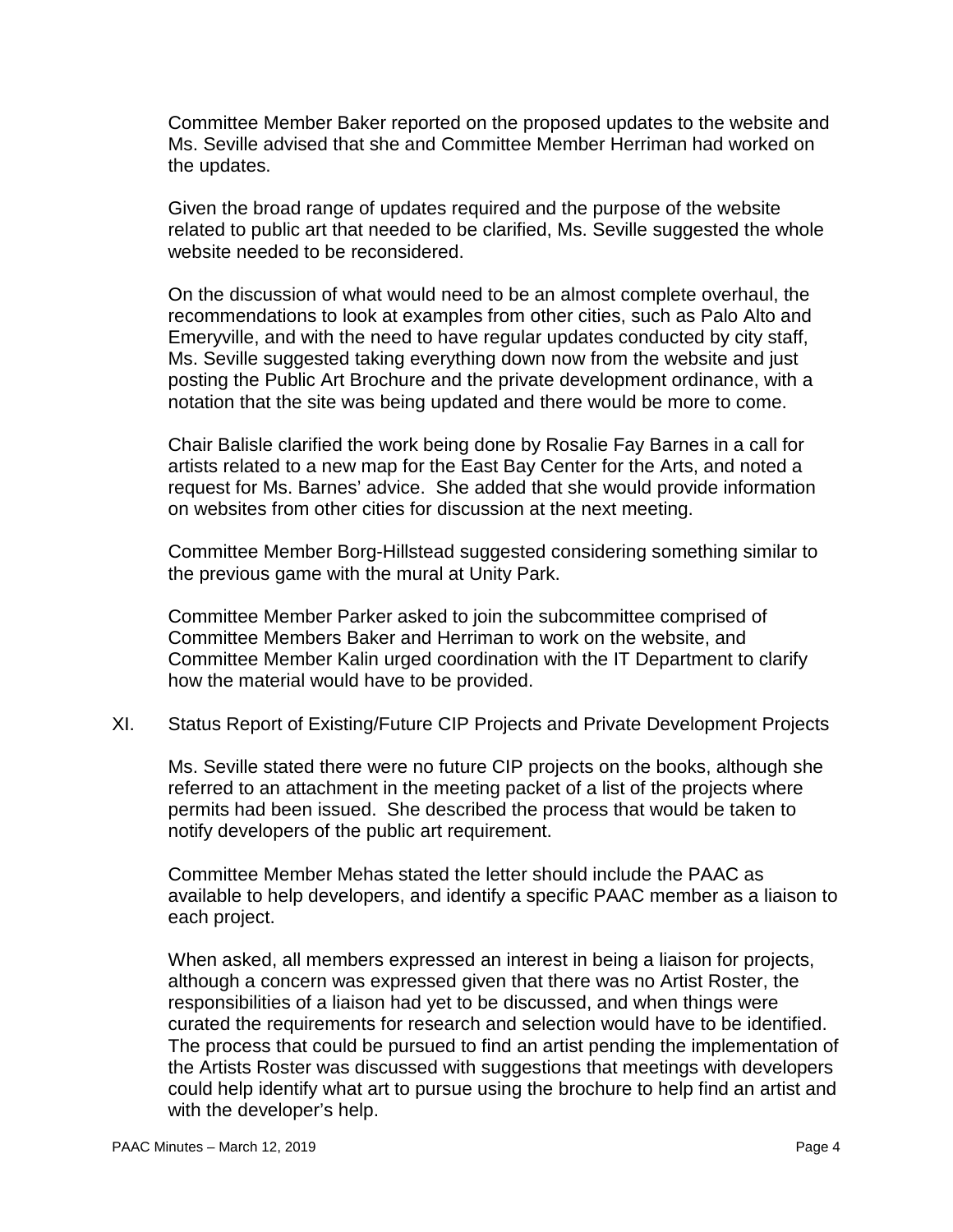It was suggested there could be a collaborative process in the beginning with Ms. Seville to meet with the developer(s) to discuss art possibilities, identify the suggestions from that meeting, ask members to research an artist, and as the Artists Roster expanded, proceed and have a liaison follow the process.

The PAAC discussed the items on the list and offered the following:

- Highlighted each project identified in the packet; while some had been approved prior to the percent for art ordinance, others should be eligible for the public art requirement, potentially even the phased projects. The PAAC had not been notified of those projects;
- Recommended that PAAC staff attend a DRB meeting to clarify the process and suggested that public art be an agenda item before the DRB, and further recommended signing up for DRB packets to be informed of upcoming applications and potential public art eligibility developments;
- Recommended a presentation to the DRB, to include a presentation of the Public Art Brochure at the same time;
- Suggested potentially another role for an assistant to the Art & Culture Manager could be as a liaison to the DRB, and recommended that coordination with the DRB also be considered in the RFQ; and
- Emphasized that information was to be provided to the PAAC during the Planning Department process prior to the approval of permits.

Motion by Committee Member Mehas, second by Committee Member Baker and carried unanimously to extend the agenda item by five minutes.

Citing projects such as the Baranoff project, which had gone through four DRB meetings, the PAAC emphasized the need for an accurate list of proposed projects to be able to comply with the percent for public art requirement, with the need for the PAAC to be provided a list of proposed eligible projects at the time of planning permit application. The PAAC would also need to understand the planning process and the various entitlements involved, with a need for education on both sides.

Committee Members Baker and Mehas volunteered to attend the DRB meeting scheduled for March 13 to become educated in the process.

### XII. Staff Report

Ms. Seville reported she had met with the Port Director this date and had appealed to him for money to cover the overage for the port public art installation given the \$400,000 plus overage where the artist would cover three fourths of that amount.